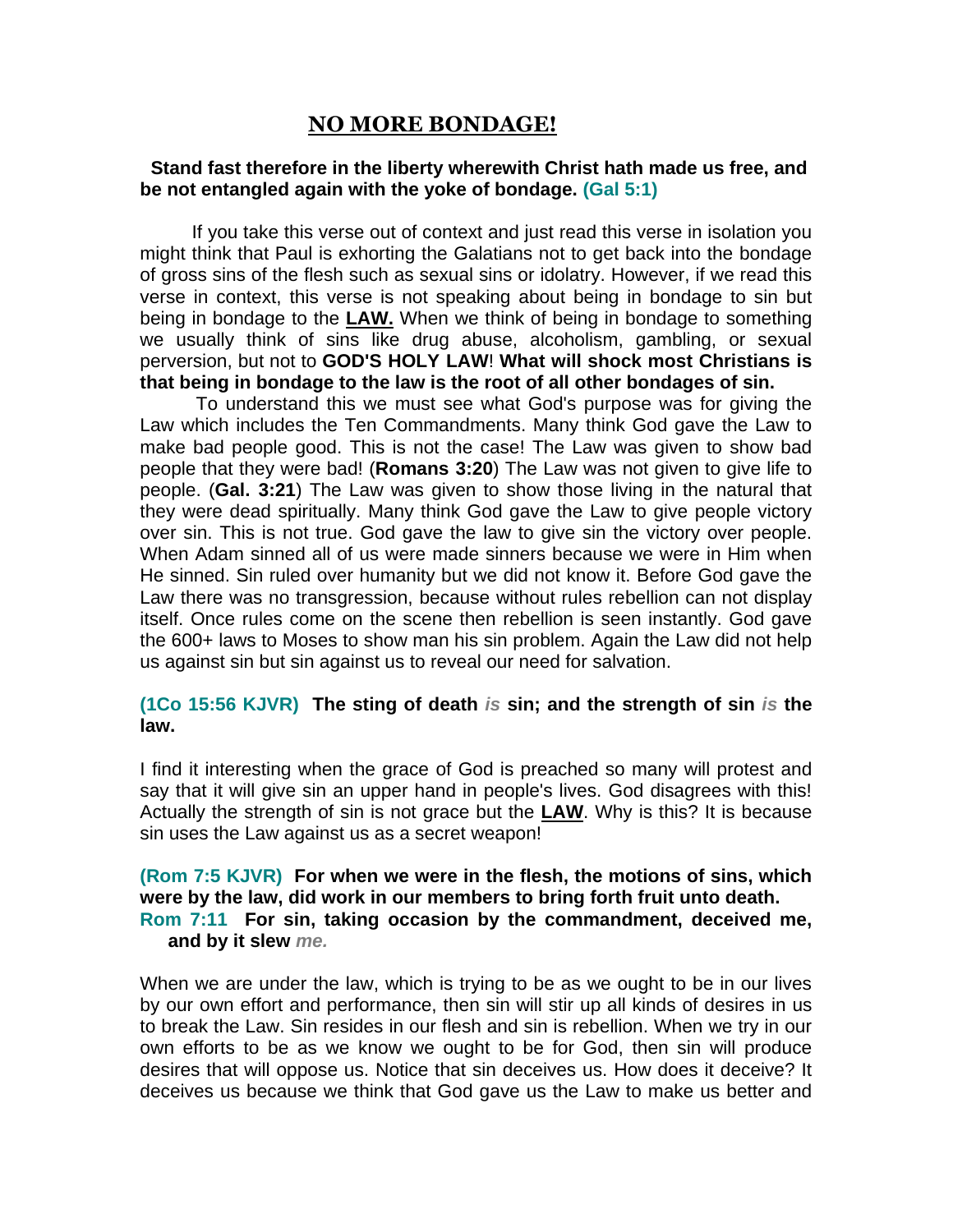to be more like him, but the more we try to be like God in our own efforts the less like Him we become! Adam and Eve tried this and they ate us out of house and home! (**Gen. 3:5**)

 Some might say at this point, "Well, if the Law won't help me be as I ought to be then what will help me!" The Apostle Paul came to that question in Romans 7 after his losing battle with sin and all His attempts to keep God's law.

## **Rom 7:23 But I see another law (sin) in my members, warring against the law of my mind, and bringing me into captivity to the law of sin which is in my members.**

#### **Rom 7:24 O wretched man that I am! who shall deliver me from the body of this death?**

Paul realized that there was a principle in his flesh which was sin that warred against His desire to keep God's law in his mind which always seemed to bring him into bondage to sin. Do you know what Paul's problem really was? It was not sin but **his law mentality**. It was his law mindset that was giving strength to sin and giving it the victory over him! Paul finally gave up all his futile efforts to live for God and keep the Law in his own efforts and cried out- "Who shall deliver me!" God was gracious to provide the answer to Him. He goes on to say- "I thank God through **JESUS CHRIST**."

 What the Law could not do, **JESUS DID**. (**Romans 8:4**) Jesus fulfilled all the commandments during His life and fulfilled all the sacrifices in His death and **provided for us perfect and eternal righteousness**. Righteousness means to be just as you ought to be. He offers it **as a gift**. Adam was created righteousjust as he ought to be. He was made that way. Do you know that you were born again righteous- just as you ought to be! Ephesians 4:24 states that we have been created in true righteousness and holiness in Him.

At this point you might say, I am not under the Law! I do not offer animals as sacrifice and I love to eat pork! Well, examine your life and ask yourself, "Am I in bondage in some area of my life?" "Is sin getting the upper hand in any place in my life?" If the answer is yes, then to some degree you are in bondage to the Law!

(Rom 6:14 KJVR) For sin shall not have dominion over you: for ye are not under the law, but under grace.

This verse says that sin shall not have dominion over you, because you are not under the law but under grace. The opposite is true also. Sin **shall have dominion** over you if you are under the law and not under grace. What does it mean to be under grace? This means that you believe that God did everything to make you just as you ought to be outside of your performance and efforts. Do you know that sin will lose its power when you realize that you are just as you ought to be by what Jesus did for you instead of what you do for Him? When you realize that God is not demanding anything from you to be like him, then you can start living FROM him and starting manifesting Christ likeness by His Spirit. If you